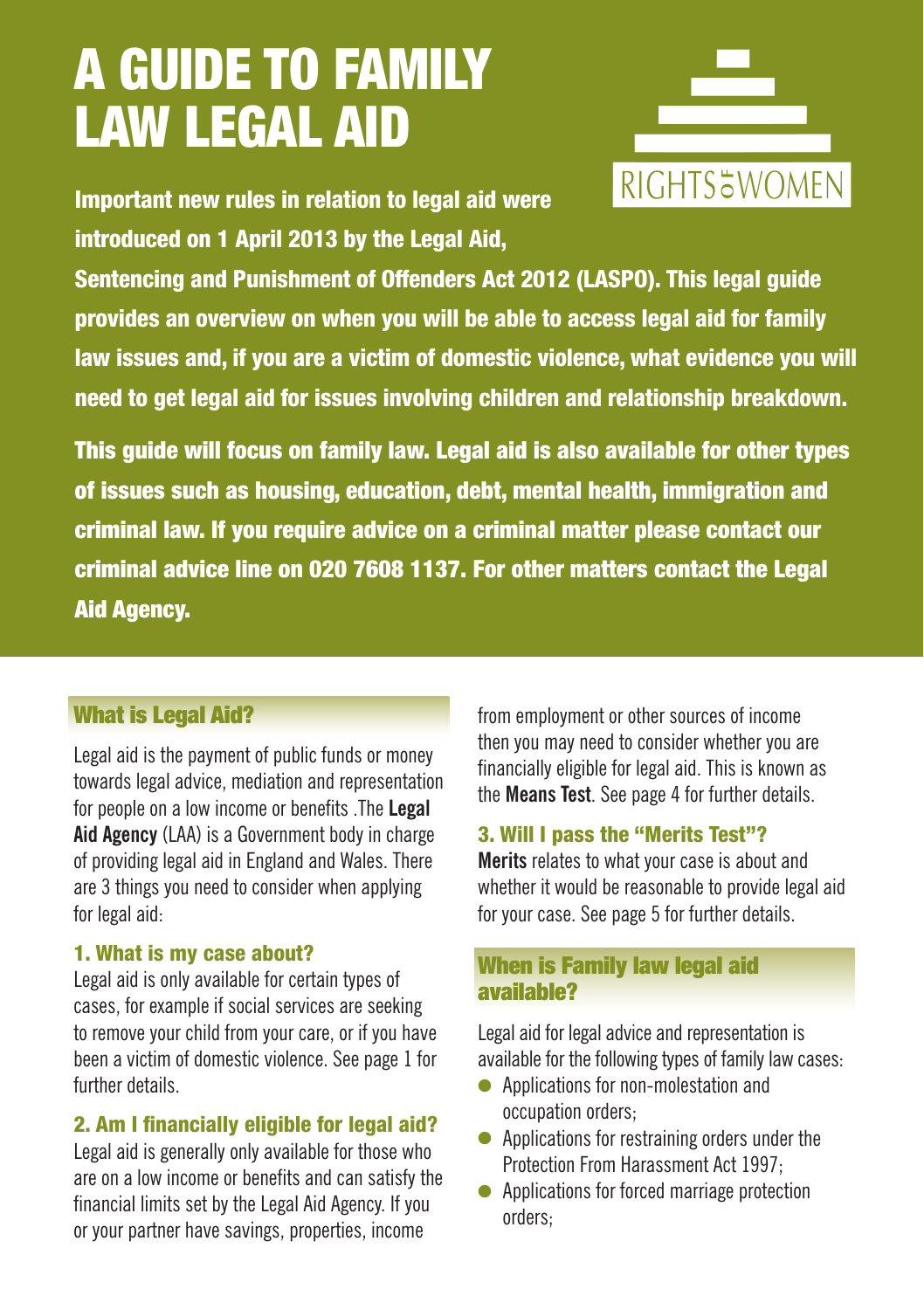- $\bullet$  Applications for orders in relation to children who have been unlawfully removed to a place within the UK;
- $\bullet$  Applications for orders in relation to children who have been abducted or unlawfully removed to a place outside the UK;
- **•** Proceedings brought by the local authority for care or supervision orders.

For further information regarding non-molestation orders, occupation orders, restraining orders and forced marriage protection orders see our **Guide to Domestic Violence Injunctions**. For further information on orders relating to children see our other legal guides available on our website or contact our advice line on 020 7251 6577.

## When is Family law legal aid not always available?

Legal aid for legal advice and representation is no longer *routinely* available in the following cases (unless you have experienced domestic violence and have certain types of evidence, see below):

- $\bullet$  Divorce and judicial separation proceedings;
- $\bullet$  Financial proceedings on divorce or dissolution of civil partnership;
- Child Arrangement Orders (orders relating to who a child will live with, spend time with, or have contact with).
- $\bullet$  Applications in relation to children for prohibited steps orders or specific issue orders (unless the prohibited steps order or specific issue order is required in relation to a child who has been or may be abducted or unlawfully removed);
- $\bullet$  Child maintenance and applications under Schedule 1, Children Act 1989.

You may, however, be eligible for legal aid in relation to these types of cases if you have evidence that you were a victim of domestic abuse or (for cases regarding children) evidence that the child is at risk of abuse by the other party.

If you are not a victim of domestic violence you may still be eligible for **Help with Mediation** (see page 6).

#### Legal aid if you have experienced domestic violence

LASPO defines domestic violence as "any incident, or pattern of incidents, of controlling, coercive or threatening behaviour, violence or abuse (whether psychological, physical, sexual, financial or emotional) between individuals who are associated with each other". Individuals who are associated with each other include individuals who are or were married to each other or in a civil partnership; had agreed to marry each other or enter into a civil partnership; have lived together in the same household (but not if one of them was an employee, tenant, lodger or boarder); have or have had an intimate personal relationship with each other which is or was of significant duration; are relatives (such as parents, children, siblings, uncles, aunts, cousins, nieces, nephews); are the parents of or have parental responsibility for the same child.

Legal aid is available in cases where the person applying for legal aid has been, or is at risk of being, a victim of domestic violence from the other party to the family proceedings (e.g. the father of your child has been violent to you and is applying for a child arrangements order) *and* where you can provide one of the following pieces of evidence:

- $\bullet$  that your abuser has been convicted of a domestic violence offence against them and that conviction is unspent;
- $\bullet$  that your abuser has accepted a caution for a domestic violence offence against them within the past 2 years;
- $\bullet$  a bind over order made against your abuser in relation to a domestic violence offence within the last 2 years. A **bind over** is an order that the court can make when it considers that the abuser may offend again in the future. The abuser must agree to behave properly for a period of time;
- $\bullet$  that there are ongoing criminal proceedings in respect of a domestic violence offence against your abuser;
- $\bullet$  that your abuser is on police bail for a domestic violence offence. This may be the case if your abuser has been arrested for abusing you and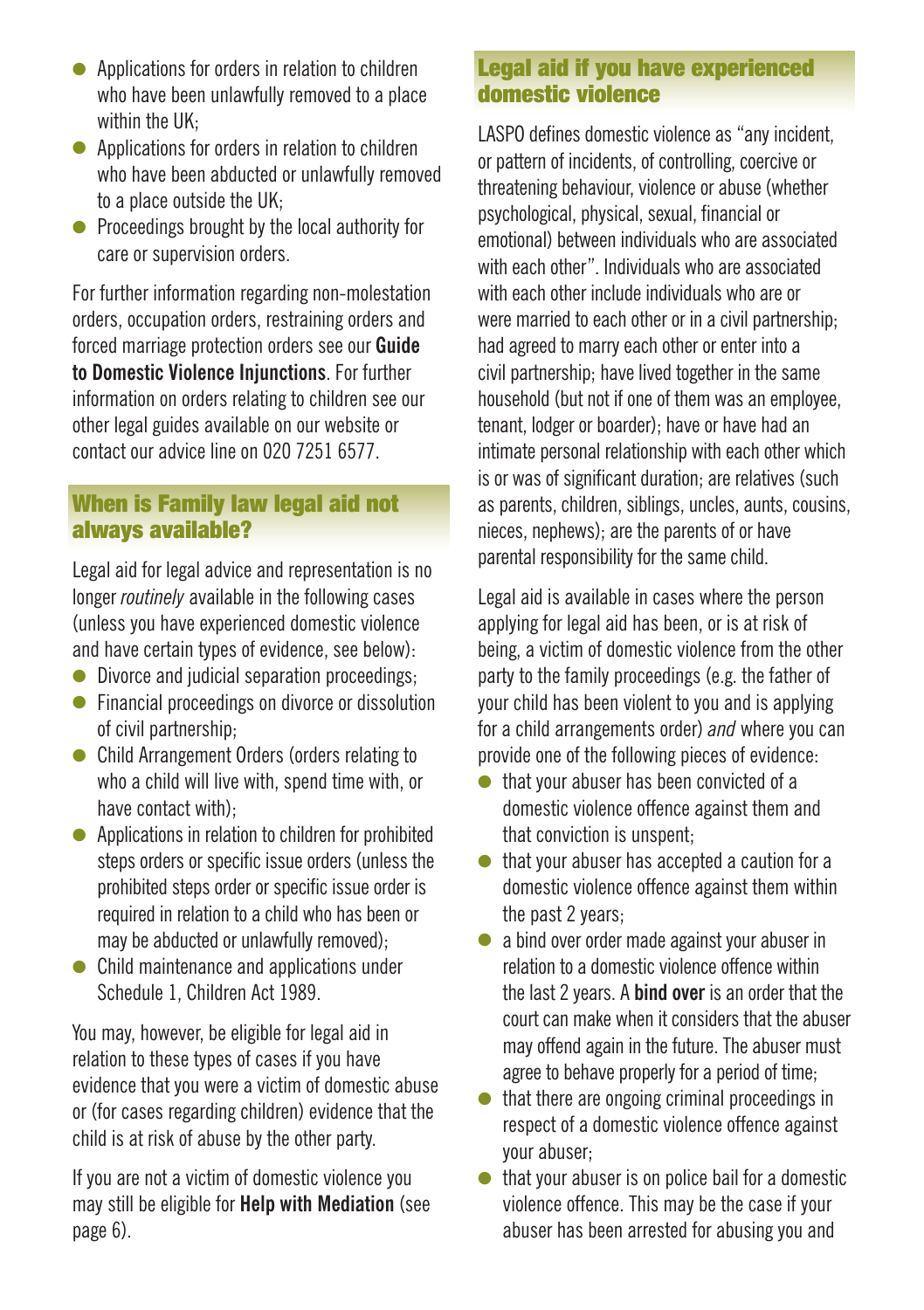allowed to leave the police station whilst the police carry out further investigations;

- $\bullet$  that you have a protective injunction (such as a non-molestation, occupation order, an injunction under the Protection from Harassment Act 1997, a restraining order, a forced marriage protection order, a domestic violence protection order, a domestic violence protection notice) in force or one had been made within the past 2 years;
- $\bullet$  that your abuser had given an undertaking in respect of domestic violence and the undertaking is still in force or had been made within the past 2 years and where no cross undertaking has been given;
- $\bullet$  that a court or tribunal has made a finding of fact that you have experienced domestic violence in the past 2 years;
- $\bullet$  a letter to confirm that you have been referred to a Multi Agency Risk Assessment Conference (MARAC) as a victim of domestic violence and a plan is in place within the past 2 years;
- $\bullet$  that you have a report from a doctor, nurse, midwife or licenced psychologist confirming you were examined, in person, in respect of an injury or condition consistent with domestic violence within the past 2 years. The report does not have to be from the health professional that actually examined you, it can be from another health professional that has access to your medical records;
- $\bullet$  that you have been assessed by social services as experiencing or at risk of experiencing domestic violence within the past 2 years;
- $\bullet$  a letter from a refuge confirming that you stayed there within the past 2 years because you were or are a victim of domestic violence. The 2 years starts from the date you left the refuge;
- $\bullet$  a letter from a domestic violence support organisation confirming that, within the last 2 years, you have been refused accommodation at a refuge as there was insufficient accommodation. The letter must confirm that the refuge provides accommodation for victims

of domestic violence and the date when you were refused accommodation.

 $\bullet$  a letter to confirm that, within the last two years, a health professional (a doctor, nurse, midwife or licenced psychologist) referred you to a specialist support service for victims of domestic violence. The letter must be from either a health professional or the specialist service you were referred to.

For more guidance on how to obtain this evidence see the Ministry of Justice's guidance at http:// www.justice.gov.uk/downloads/legal-aid/fundingcode/evidence-requirements-for-private-familylaw-matters-guidance-april-2013.pdf or contact our advice line on 020 7251 6577.

# Evidence of child at risk

If your case involves a child and that child is at risk of abuse from the other party then you may be eligible for legal aid if you can provide one of the following types of evidence:

- $\bullet$  that the other party has an unspent conviction or police caution for a child abuse offence;
- $\bullet$  that the other party has received a police caution for a child abuse offence within the 2 year period immediately preceding the date of the application for civil legal services;
- $\bullet$  that the other party has been charged with a child abuse offence and criminal proceedings are ongoing;
- $\bullet$  that the other party is on police bail for a child abuse offence;
- $\bullet$  that there is a protective injunction (such as a non-molestation, occupation order, an injunction under the Protection from Harassment Act 1997, a restraining order, a forced marriage protection order, a domestic violence protection order, a domestic violence protection notice) in force or one had been made within the past 2 years to protect the child from the other party;
- $\bullet$  an application for a protective injunction made with an application for a prohibited steps order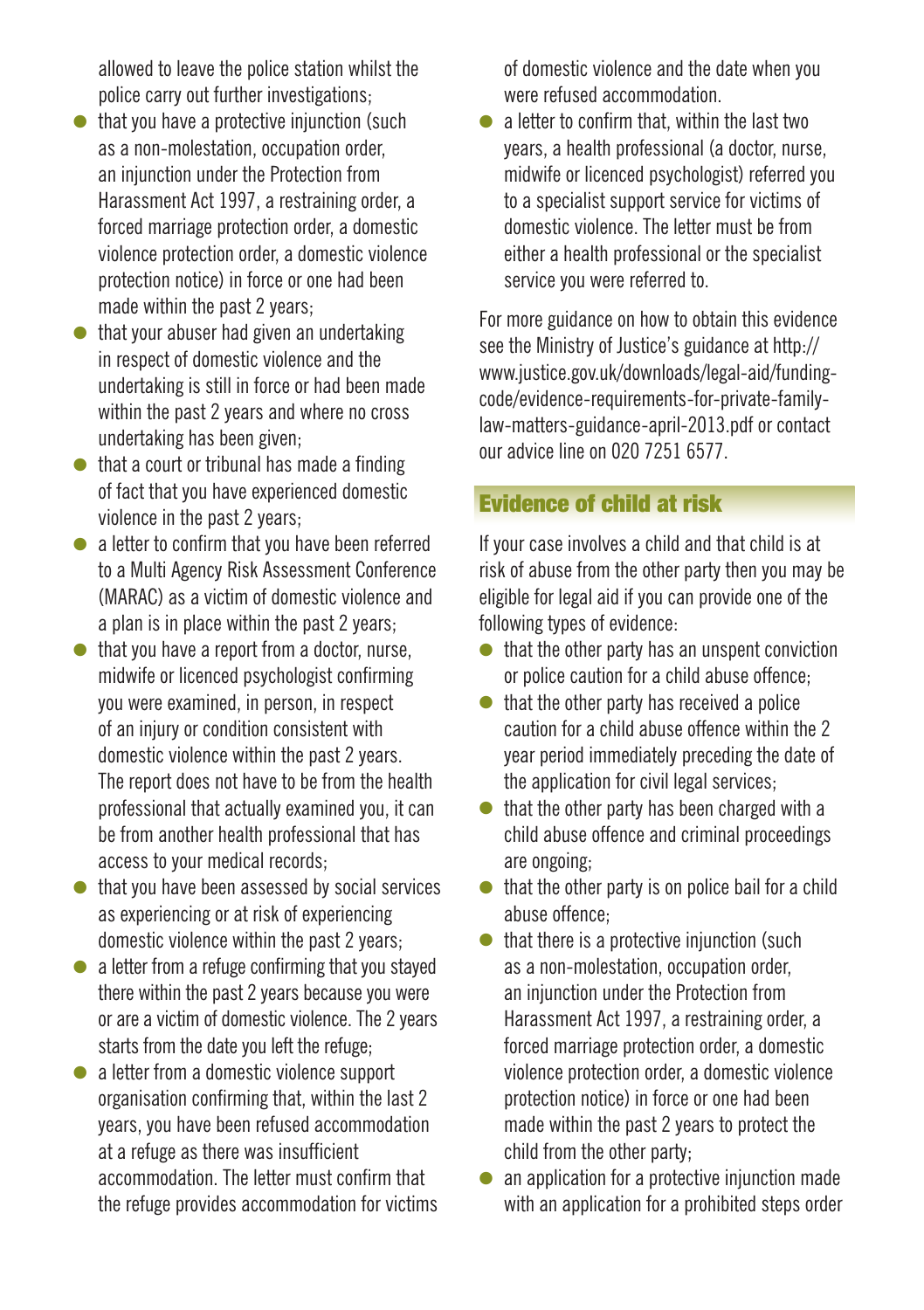against the other party which has not, at the date of the application for civil legal services, been decided by the court.

- $\bullet$  that a court or tribunal has, within the past 2 years, made a finding of fact in relation to abuse of a child by the other party;
- $\bullet$  a letter from a social services department confirming that, within the past 2 years, the child was assessed as being, or at risk of being, a victim of child abuse by the other party;
- $\bullet$  a letter from a social services department confirming that, within the past 2 years, a child protection plan was put in place to protect the child from abuse or a risk of abuse by the other party.

For more guidance on how to obtain this evidence see the Ministry of Justice's guidance at http:// www.justice.gov.uk/downloads/legal-aid/fundingcode/evidence-requirements-for-private-familylaw-matters-guidance-april-2013.pdf or contact our advice line on 020 7251 6577.

### Means and financial elegibility

For most types of family law cases the Legal Aid Agency will assess whether or not you are financially eligible for legal aid. This is known as the **means test**. You will need to provide evidence of your **income** (such us wages and benefits) and **capital** (such as savings, properties and shares). If your income or capital is higher than the amount specified by the Legal Aid Agency then you will not be eligible for legal aid. If your income and capital is below the specified amount then you may have to pay a financial contribution towards your legal aid.

When assessing your means the Legal Aid Agency will take into account both your finances and the finances of your husband, wife, civil partner or partner if they live with you (unless your case is against your husband, wife, civil partner or partner).

If you are paying a financial contribution towards your legal aid either from your income or your capital then the payments should be made to the Legal Aid Agency. Your solicitor should provide

you with regular updates (at least once every six months) on the costs of your case.

To work out if you meet the criteria you can use the eligibility calculator on the Ministry of Justice's website http://civil-eligibility-calculator.justice.gov.uk/

## Exceptions to the means test

- **Care and Supervision proceedings** If social services have made an application to remove your child from your care, or provided you with notice that they may remove your child from your care, you will automatically be eligible for legal aid regardless of your income and capital.
- **Child Abduction** If your child has been abducted into England and Wales then you will automatically be eligible for legal aid to cover the return of or contact with the child regardless of your income and capital.
- **•** Special provisions for domestic violence **injunctions** If your finances are above the limits set by the Legal Aid Agency then you may still be able to access legal aid if you are applying for an injunction to protect yourself from harm (for example, if you are applying for a non-molestation order against your abusive ex-partner). You will, however, have to pay a financial contribution to your legal aid. In some cases the contribution can be quite high. In these circumstances, your legal aid will cover your application for the injunction only, and not other issues such as divorce or child arrangements.

#### **Merits**

The Legal Aid Agency will look at the strengths and weaknesses of your case and consider:

- $\bullet$  The chances of you succeeding in your case. If your chances of success are low then it is unlikely that you will be granted legal aid.
- $\bullet$  Whether the likely legal costs for your case are proportionate or reasonable compared to the benefit you may gain from succeeding in your case.
- $\bullet$  If the case involves money or property, whether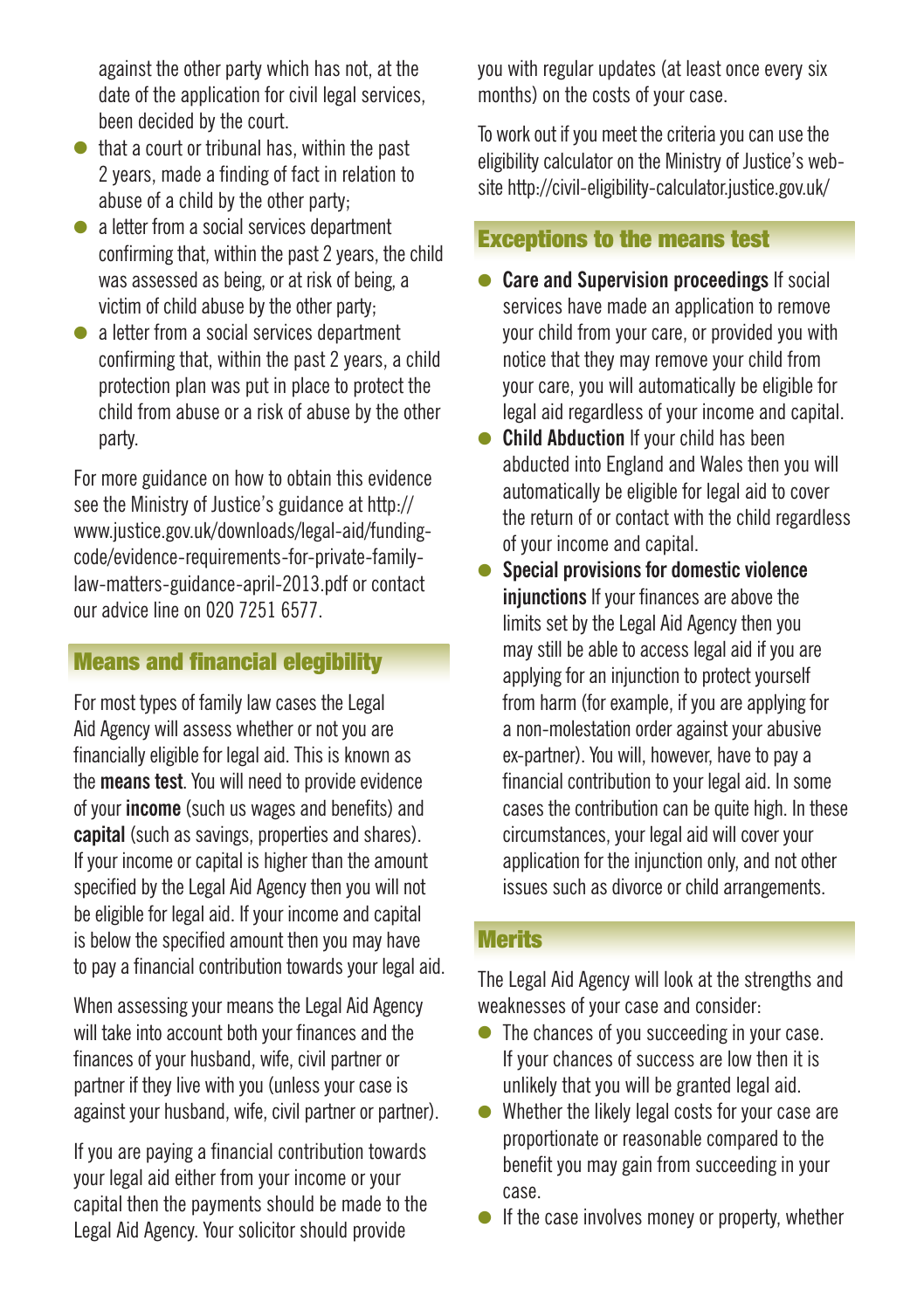you are likely to win more than the money spent on your case (for example, if you are claiming £2,000 from the other party and your legal costs are likely to be £3,000 then the merits of your case are low).

 $\bullet$  Whether a reasonable person who could afford to pay their own legal fees would use their own money to pay for the case. For example, the Legal Aid Agency generally considers it unlikely that a reasonable person would pay for solicitors and court fees in order to take their child for a short holiday abroad.

# **Types of legal aid**

The Legal Aid Agency will pay your solicitor for the work on your case based on specific rates or fixed fees depending on the type of case. The amount of money a solicitor will receive from the legal aid agency is therefore limited as set out below. This means the amount and type of legal work that a solicitor can do on your case will depend on what type of legal aid you qualify for. There are different types of legal aid funding such as:

- **Example 1** Legal Help this enables the solicitor to advise you and provide you with assistance (such as negotiating with the other party). It does not include representation at court.
- **Family Mediation** this level of legal aid is available for people who believe they may be able to resolve their issues with their former partner without going to court. Family mediation is not appropriate if you have experienced domestic violence and the dispute is between you and the abuser. For more information see **Guide to Alternatives to the Family Court**
- **Edgal Representation** this will enable your solicitor to prepare your case and represent you at court (or arrange for a barrister to represent you at court).

Your solicitor will need to apply to the Legal Aid Agency for funding. If funding is granted your solicitor will receive a funding certificate. The **legal aid certificate** will set out the amount of money that can be spent on your case and what type of

work will be covered by legal aid for your case. Your solicitor should explain what type of legal aid you are receiving by letter or you should ask them to explain this to you.

## The Statutory Charge

The statutory charge applies to cases involving finances or assets such as financial applications further to divorce (see **A Guide to Divorce** and **A Guide to Financial Relief after Marriage Breakdown**). The statutory charge will apply in the following circumstances:

- $\bullet$  If you gain any money, property, or assets from the other party. For example, if your husband is ordered to provide you with a sum of money, or if a property which was in your joint names is transferred to your sole name.
- $\bullet$  If you keep any money, property, or assets from the other party as a result of the proceedings. For example, if your husband makes a claim for a property in your sole name to be transferred to him and the judge decides that you should continue to own the property then you will have kept the property and the statutory charge applies.

When your case comes to an end if you have gained or kept any money or property then you will need to pay back some or all of your legal costs to the Legal Aid Agency. The costs the Legal Aid Agency paid towards your legal fees will be treated as a loan until it is repaid.

If it is property that you have gained or kept then you can delay repayment if you "register a charge" on the property. This means that the Legal Aid Agency will secure its loan against the value of your home (similar to a mortgage). The charge will be "registered" (or recorded) at the Land Registry. You will be required to repay the loan to the Legal Aid Agency when you sell the home.

If it is money that you have gained or kept then you will be asked to repay your legal costs as soon as possible after the case ends. The Legal Aid Agency will only accept a delay in repayment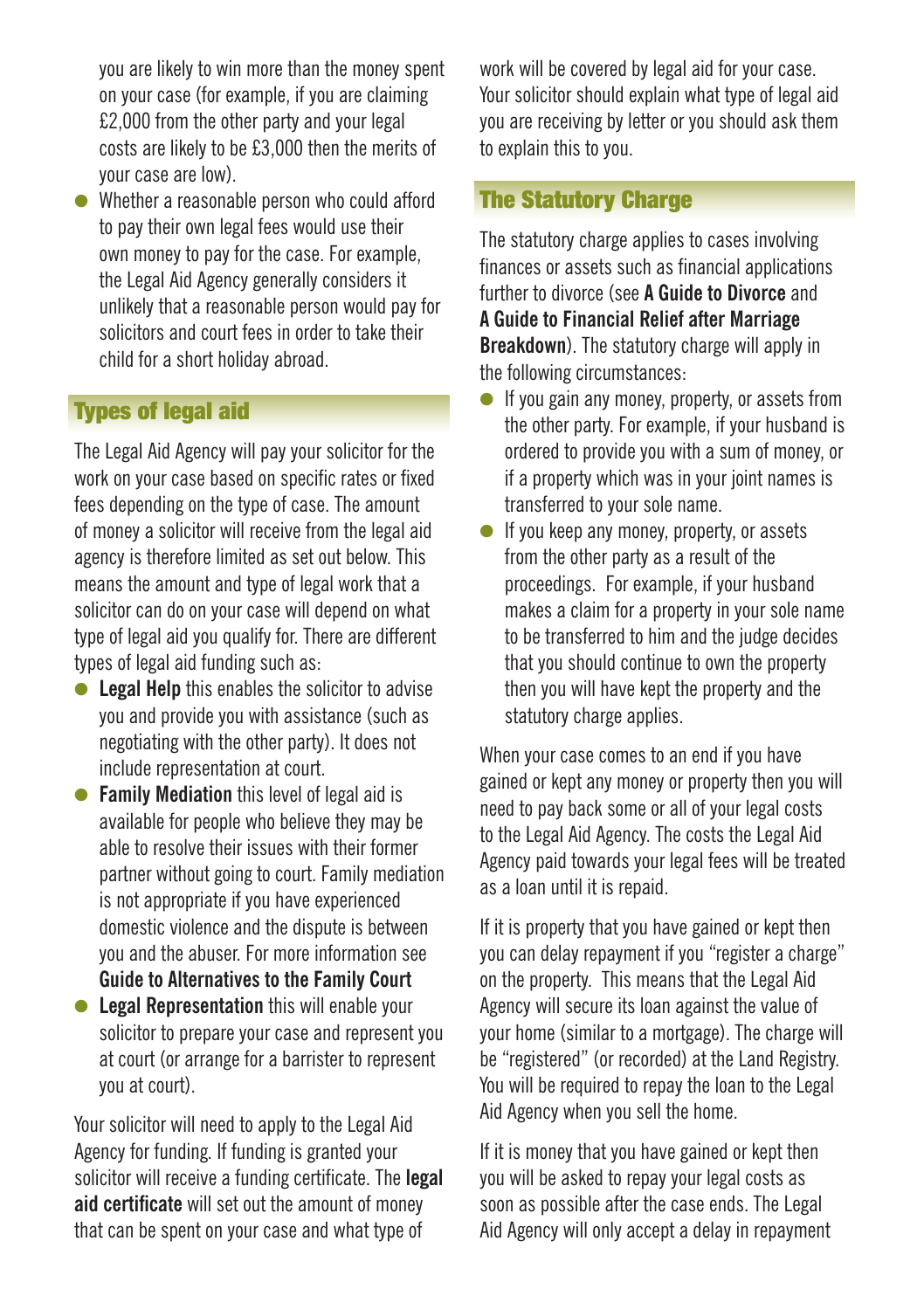if you wish to buy a home with the money you are rewarded. In such cases the Legal Aid Agency will "register a charge" on your home (see above).

At the end of the case your solicitor should send a copy of the bill to you before sending it to the Legal Aid Agency. You have the right to comment on the costs and potentially challenge the bill if you think it is too high. The bill will then be sent to the Legal Aid Agency to be assessed before the solicitor is paid.

For further information on the statutory charge contact the Legal Aid Agency (see Useful Contacts) or contact our advice line on 020 7251 6577.

#### Help with Mediation

If you are financially eligible for legal aid, and if mediation is suitable for your case, then you may be entitled to legal aid from a solicitor to assist you with mediation and to cover the costs of mediation. Mediation is a voluntary process where you and your former partner have discussions (which are usually face-to-face but you can ask to be in a separate room from your husband/ex-partner) with the help of a trained mediator and try to reach your own agreements. For more information see our **Guide to Alternatives to the Family court**.

# Exceptional Funding

If you are not eligible for legal aid but your case is exceptional then you can apply for exceptional funding. Exceptional funding will only be granted where failure to do so would be a breach of

human rights or international duties. It will only be available in extremely rare circumstances, for example if the case is particularly complex.

### Failure to provide information to the Legal Aid Agency

It is important that you provide information or documents requested by the Legal Aid Agency within any set timescales. It is also important that you inform the Legal Aid Agency if there are any changes to your financial situation.

If you fail to do these things then the Legal Aid Agency may revoke (which means cancel) your legal aid funding. If your legal aid is cancelled then you may be required to pay back some or all of your legal aid costs.

## What if I cannot get legal aid?

If legal aid is not available to you then you can either pay for legal advice yourself or seek alternative sources of advice or information. Contact our advice line on 020 7251 6577 or see Useful Contacts below for further information.

**The legal aid regulations are complex and subject to change. We have provided a very basic overview of the eligibility criteria. Please note that the regulations set out in this briefing are as they stood at the date of publication. We strongly advise you to seek legal advice by either telephoning our legal advice line or a solicitor.** 

Rights of Women cannot accept responsibility for any reliance placed on the legal information contained in this briefing. This briefing is designed to give general information only.

**© Rights of Women March 2014**